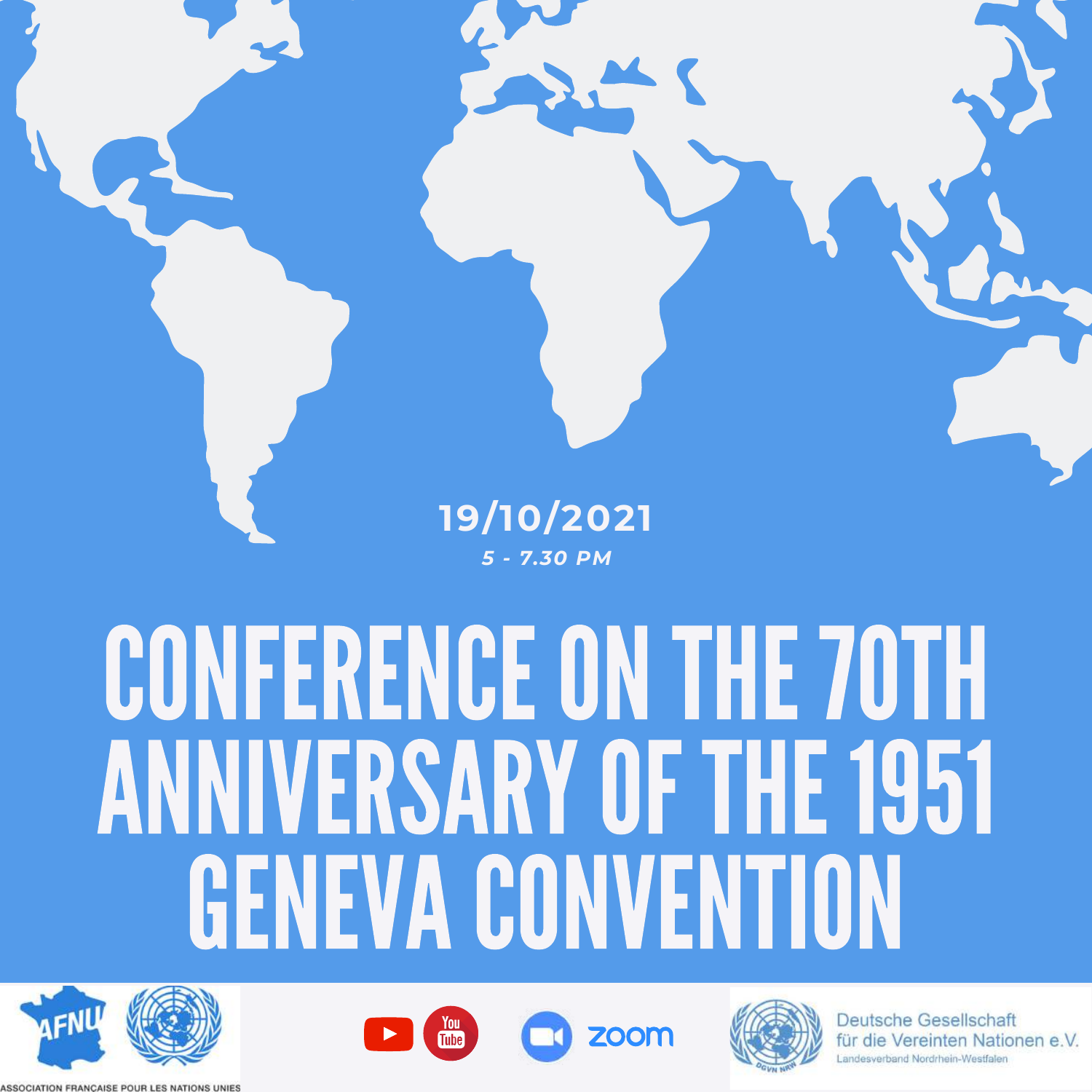**Opening:** Members of the Board of directors of the German Association for the United Nations (DGVN) (Thomas Weiler & Isabelle Beaucamp) and of the President of the French Association for the United Nations (AFNU) (Bernard Miyet)

Message from **Filippo GRANDI**, United Nations High Commissioner for Refugees

## *First part:*

Moderator **Anne KOCH** (Foundation for Science and Politics SWP)

1. *Europe and the "refugee crisis"*

**Catherine WITHOL DE WENDEN** (CNRS emeritus research director & Sciences Po)

2. *Strengths and weaknesses of the French asylum implementation system* **Caroline LALY-CHEVALIER** (UNHCR France)

3. *Strengths and weaknesses of the German asylum implementation system* **Roland BANK** (UNHCR Germany)

4. *The EU Legal Framework and the 1951 Refugee Convention: Bolstering, Broadening and Bordering* **Cathryn COSTELLO** (Professor at the Hertie School & Co-Director of the Centre for Fundamental Rights)